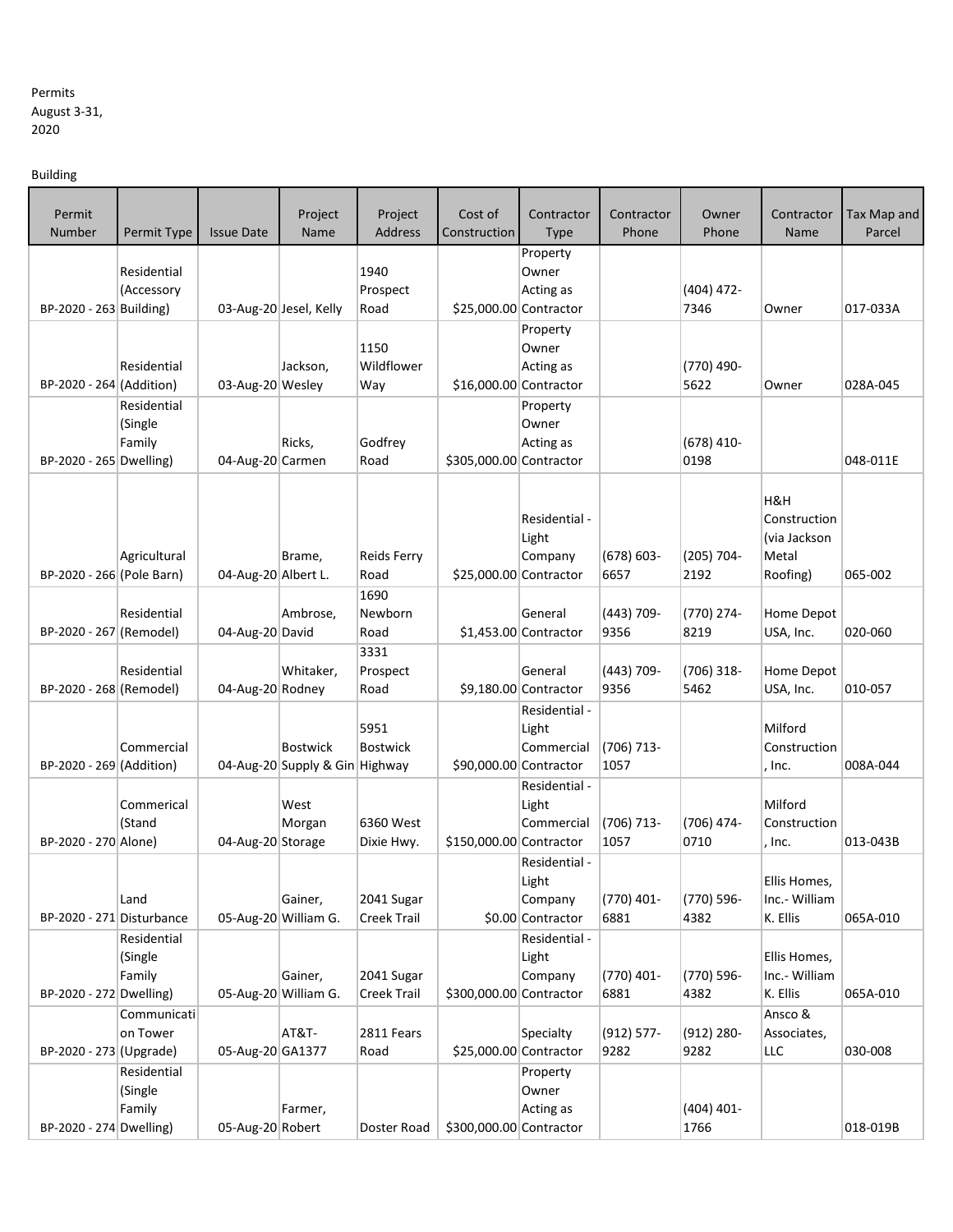|                           | Residential  |                      |                                    |                     |                         | Property          |               |                    |                          |            |
|---------------------------|--------------|----------------------|------------------------------------|---------------------|-------------------------|-------------------|---------------|--------------------|--------------------------|------------|
|                           | (Single      |                      | Goodwin,                           |                     |                         | Owner             |               |                    |                          |            |
|                           | Family       |                      | Zachary &                          | Sandy Creek         |                         | Acting as         |               | $(706)$ 338-       |                          |            |
| BP-2020 - 275 Dwelling)   |              | 05-Aug-20 Kathleen   |                                    | Road                | \$200,000.00 Contractor |                   |               | 5285               |                          | 004-022    |
|                           | Residential  |                      |                                    | 1011                |                         | Residential       |               |                    |                          |            |
|                           | (Accessory   |                      | Kanati Land                        | McHenry             |                         | Basic             | $(706)$ 318-  |                    |                          |            |
| BP-2020 - 276 Building)   |              | 06-Aug-20 Company    |                                    | Crossing            | \$19,000.00 Contractor  |                   | 7960          |                    | Mark Wilkins 027-024A    |            |
|                           |              |                      |                                    |                     |                         |                   |               |                    |                          |            |
|                           |              |                      |                                    |                     |                         | Residential -     |               |                    |                          |            |
|                           |              |                      | Greenway,                          |                     |                         | Light             |               |                    | Weidmann &               |            |
|                           | Residential  |                      | Russell &                          | 1181 White          |                         | Commercial        | (706) 749-    | $(404)$ 433-       | Associates,              |            |
| BP-2020 - 277 (Remodel)   |              | 06-Aug-20 Melissa    |                                    | Oak Way             | \$120,656.00 Contractor |                   | 7300          | 4913               | Inc.                     | 066C-016   |
|                           | Residential  |                      |                                    |                     |                         |                   |               |                    |                          |            |
|                           | (Single      |                      |                                    |                     |                         |                   |               |                    |                          |            |
|                           | Family       |                      | Bowling,                           |                     |                         |                   |               | (770) 466-         |                          |            |
| BP-2020 - 278 Dwelling)   |              | 10-Aug-20 Darryl     |                                    | Heidi Trail         | \$312,000.00            |                   |               | 9293               | Owner                    | 051C-060   |
|                           | Residential  |                      |                                    |                     |                         | Residential       |               |                    | Iron Horse               |            |
|                           | (Addition &  |                      | McClain,                           | 4530 Fairplay       |                         | <b>Basic</b>      | (770) 318-    |                    | Developmen               |            |
| BP-2020 - 279 Remodel)    |              | 11-Aug-20 Chad       |                                    | Road                | \$70,000.00 Contractor  |                   | 6901          |                    | t                        | 008-022A   |
|                           | Residential  |                      |                                    |                     |                         |                   |               |                    | Jimmy                    |            |
|                           | (Single      |                      |                                    |                     |                         | Residential       |               |                    | Jackson                  |            |
|                           | Family       |                      | Reynolds,                          | <b>1299 Estes</b>   |                         | <b>Basic</b>      | $(404)$ 557-  | $(404) 788 -$      | Contractor,              |            |
| BP-2020 - 280 Dwelling)   |              |                      | 11-Aug-20 Stuart & Lisa Road       |                     |                         | \$0.00 Contractor | 3267          | 7640               | Inc                      | 022-001F   |
|                           |              |                      |                                    |                     |                         |                   |               |                    | Jimmy                    |            |
|                           |              |                      |                                    |                     |                         | Residential       |               |                    | Jackson                  |            |
|                           | Land         |                      | Reynolds,                          | 1299 Estes          |                         | <b>Basic</b>      | $(404)$ 557-  | $(404) 788 -$      | Contractor,              |            |
| BP-2020 - 281 Disturbance |              |                      | 11-Aug-20 Stuart & Lisa Road       |                     |                         | \$0.00 Contractor | 3267          | 7640               | Inc                      | 022-001F   |
|                           |              |                      |                                    |                     |                         |                   |               |                    | Steven P.                |            |
|                           |              |                      |                                    |                     |                         |                   |               |                    | Day-Day's                |            |
|                           | Residential  |                      | Hardeman,                          | 2091 Cedar          |                         |                   | $(678) 859 -$ | (706) 752-         | Handyman                 |            |
| BP-2020 - 282 (Addition)  |              | 12-Aug-20 William A. |                                    | Grove Road          | \$6,200.00              |                   | 1778          | 0891               | Service, LLC             | 060-033    |
|                           | Agricultural |                      | Michael,                           | 1240 Cedar          |                         |                   |               | (706) 818-         |                          |            |
| BP-2020 - 283 (Pole Barn) |              | 12-Aug-20 Justin     |                                    | Grove Road          | \$20,000.00             |                   |               | 3719               | Homeowner                | $ 059-093$ |
|                           |              |                      |                                    | 1301                |                         |                   |               |                    |                          |            |
|                           |              |                      |                                    | Crawford            |                         |                   |               |                    |                          |            |
|                           | Residential  | 13-Aug-20 David      | Kitchens,                          |                     |                         | building          | $(706)$ 310-  | (706) 818-<br>0181 | Southeastern             | 054-072    |
| BP-2020 - 284 (Garage)    |              |                      |                                    | Road                | \$8,107.00 supplier     |                   | 4220          |                    | <b>Building</b>          |            |
|                           |              |                      |                                    | 1460                |                         | Dock &            |               |                    |                          |            |
|                           | Residential  |                      |                                    | Apalachee           |                         | Seawall           | (770) 833-    | $(678) 612 -$      | Oconee                   |            |
| BP-2020 - 285 (Boatlift)  |              |                      | 13-Aug-20 Miller, Mark Woods Trail |                     |                         | \$0.00 Contractor | 0514          | 8441               | <b>Boatlifts</b>         | 051D-018   |
| BP-2020 - 286             |              |                      |                                    |                     | \$0.00                  |                   |               |                    |                          |            |
|                           |              |                      | Pitts,                             |                     |                         |                   |               |                    |                          |            |
|                           | Residential  |                      | William &                          | <b>2580 Price</b>   |                         |                   |               | (706) 342-         |                          |            |
| BP-2020 - 287 (Addition)  |              | 17-Aug-20 Frances    |                                    | Mill Road           | \$20,000.00             |                   |               | 3402               | Homeowner   007-002      |            |
|                           |              |                      | Harden,                            | 1050                |                         |                   |               |                    |                          |            |
|                           | Residential  |                      | James &                            | Sailview            |                         |                   | (770) 833-    | $(678)$ 521-       | Oconee                   |            |
| BP-2020 - 288 (Dock)      |              | 17-Aug-20 Stephanie  |                                    | Drive               | \$23,000.00             |                   | 0374          | 3567               | Boatlifts, Inc. 065C-001 |            |
|                           | Residential  |                      |                                    |                     |                         |                   |               |                    |                          |            |
|                           | (Single      |                      |                                    |                     |                         | Residential       |               |                    |                          |            |
|                           | Family       |                      | Pinson,                            | 1041 Ponder         |                         | <b>Basic</b>      | (770) 639-    | $(706)$ 380-       | Wayne                    |            |
| BP-2020 - 289 Dwelling)   |              | 17-Aug-20 Dakota     |                                    | Way                 |                         | \$0.00 Contractor | 1410          | 2638               | Houseman                 | 028-003FF  |
|                           | Residential  |                      |                                    |                     |                         |                   |               |                    |                          |            |
|                           | (Single      |                      |                                    |                     |                         | Residential       |               |                    | E'Dalgo                  |            |
|                           | Family       |                      | Veasley,                           | Slaughter-          |                         | Basic             | (770) 833-    | $(706) 818 -$      | Consruction              |            |
| BP-2020 - 290 Dwelling)   |              | 17-Aug-20 Reco       |                                    | <b>Veasley Road</b> |                         | \$0.00 Contractor | 0108          | 8614               | LLC                      | 036A-044   |
|                           |              |                      |                                    |                     |                         |                   |               |                    |                          |            |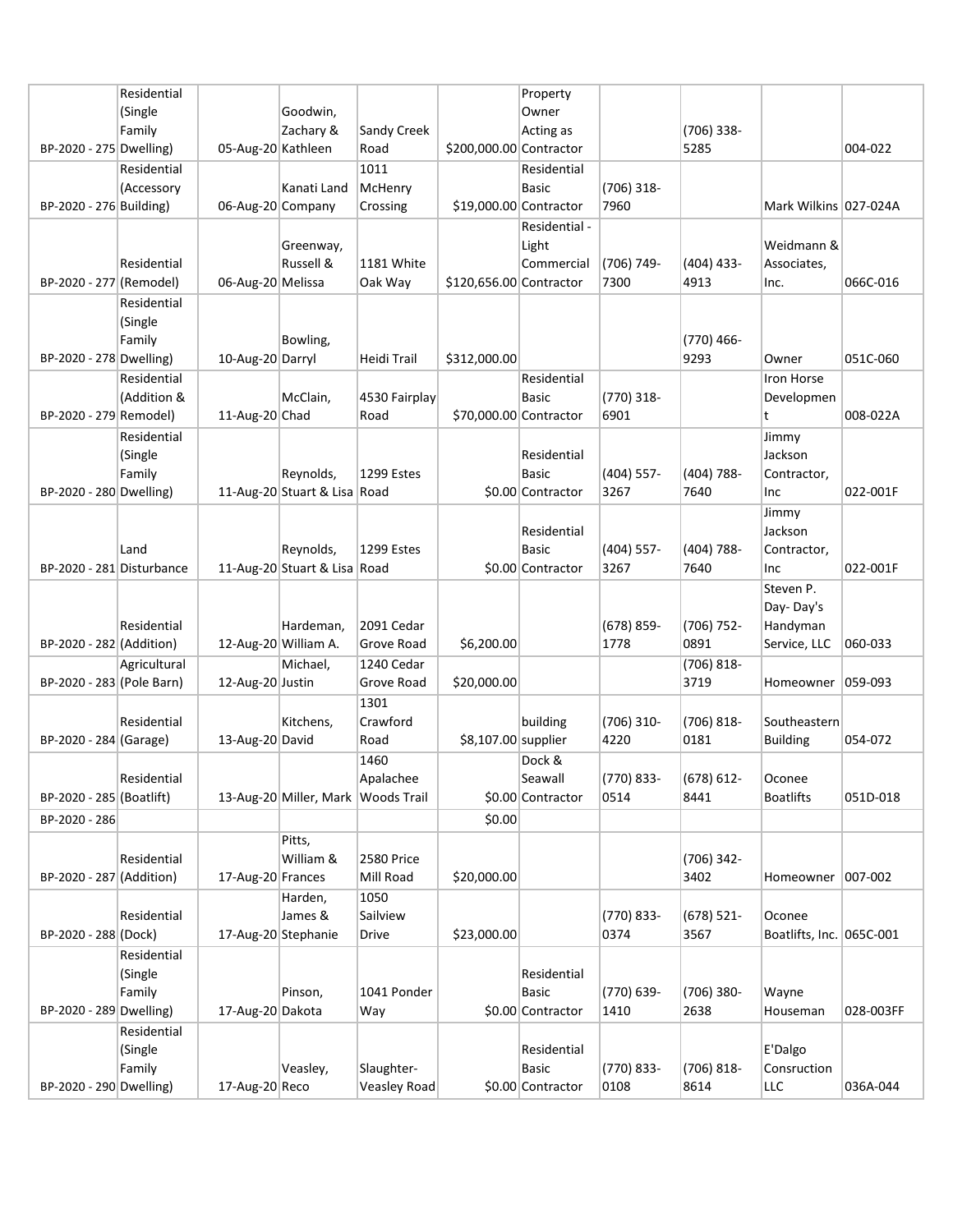|                           |                   |                   |                         |                    |                         |                                    |              |                      | <b>HN</b><br>Remodeling- |          |
|---------------------------|-------------------|-------------------|-------------------------|--------------------|-------------------------|------------------------------------|--------------|----------------------|--------------------------|----------|
|                           |                   |                   |                         |                    |                         | Residential                        |              |                      | Michael                  |          |
|                           | Residential       |                   | Fortner,                | <b>1011 Price</b>  |                         | Basic                              | $(678)$ 790- | $(770)$ 366-         | Jason                    |          |
| BP-2020 - 291 (Remodel)   |                   | 19-Aug-20 Anthony |                         | Mill Road          | \$60,000.00 Contractor  |                                    | 4204         | 1056                 | Fortner                  | 008-108  |
|                           | Residential       |                   |                         |                    |                         |                                    |              |                      | Elgen                    |          |
|                           | (Single           |                   |                         | 158                |                         | Residential                        |              |                      | Homes, Inc.-             |          |
|                           | Family            |                   | Elgen                   | McDonough          |                         | Basic                              | (770) 527-   | (770) 527-           | Spencer                  |          |
| BP-2020 - 292 Dwelling)   |                   |                   | 20-Aug-20 Homes, Inc.   | Street             | \$180,000.00 Contractor |                                    | 6704         | 6704                 | Knight                   | R01-027  |
|                           |                   |                   | Windsor                 | 1080               |                         | Residential                        |              |                      |                          |          |
|                           | Land              |                   | Creek-Lot               | Windsor            |                         | Basic                              | (770) 318-   | $(770)$ 318-         | Iron Horse               |          |
| BP-2020 - 293 Disturbance |                   | 20-Aug-20 15      |                         | <b>Creek Drive</b> |                         | \$0.00 Contractor                  | 6901         | 6901                 | Dev.                     | 043-0210 |
|                           |                   |                   | Windsor                 | 1010               |                         | Residential                        |              |                      |                          |          |
|                           | Land              |                   | Creek-Lot               | Windsor            |                         | Basic                              | (770) 318-   | (770) 318-           | Iron Horse               |          |
| BP-2020 - 294 Disturbance |                   | 20-Aug-20 23      |                         | <b>Creek Drive</b> |                         | \$0.00 Contractor                  | 6901         | 6901                 | Dev.                     | 043-021W |
|                           | Residential       |                   |                         |                    |                         |                                    |              |                      |                          |          |
|                           | (Single           |                   |                         | 1501<br>Crawford   |                         | Residential                        | (770) 639-   |                      |                          |          |
| BP-2020 - 295 Dwelling)   | Family            | 24-Aug-20 Candice | Snowden,                | Road               | \$230,000.00 Contractor | <b>Basic</b>                       | 1410         | $(404)$ 386-<br>0091 | Wayne<br>Houseman        | 053-014A |
|                           |                   |                   |                         |                    |                         |                                    |              |                      |                          |          |
|                           | Residential       |                   |                         | 1171               |                         | Property<br>Owner                  |              |                      |                          |          |
|                           | (Accessory        |                   | Tirado,                 | Apalachee          |                         | Acting as                          |              | $(706)$ 474-         |                          |          |
| BP-2020 - 296 Building)   |                   | 25-Aug-20 Mario   |                         | River Road         |                         | $$1,200.00$ Contractor             |              | 0611                 |                          | 043-110B |
|                           |                   |                   |                         |                    |                         | Residential -                      |              |                      |                          |          |
|                           |                   |                   |                         | 1850               |                         | Light                              |              |                      | Woolard                  |          |
|                           | Residential       |                   | Graf, Scott & Apalachee |                    |                         | Company                            | (770) 842-   | $(404) 807 -$        | Construction             |          |
| BP-2020 - 298 (Remodel)   |                   | 25-Aug-20 Audra   |                         | <b>Woods Trail</b> | \$128,000.00 Contractor |                                    | 3226         | 5128                 | Co., Inc.                | 058A-022 |
|                           |                   |                   |                         |                    |                         | Property                           |              |                      |                          |          |
|                           |                   |                   |                         |                    |                         | Owner                              |              |                      |                          |          |
|                           | Agricultural      |                   | Pelfrey,                | <b>Price Mill</b>  |                         | Acting as                          |              | $(678) 878 -$        |                          |          |
| BP-2020 - 299 (Pole Barn) |                   | 25-Aug-20 Brandon |                         | Road (2740)        | \$23,000.00 Contractor  |                                    |              | 6987                 |                          | 006-055  |
|                           |                   |                   |                         |                    |                         | Property                           |              |                      |                          |          |
|                           | Residential       |                   |                         |                    |                         | Owner                              |              |                      |                          |          |
|                           | (Accessory        |                   | Poole,                  | 1481 Blue          |                         | Acting as                          |              | (706) 474-           |                          |          |
| BP-2020 - 300 Building)   |                   | 26-Aug-20 Kenneth |                         | Springs Road       |                         | \$3,000.00 Contractor              |              | 2096                 |                          | 058-017A |
|                           | Residential       |                   |                         |                    |                         |                                    |              |                      |                          |          |
|                           | (Single           |                   |                         |                    |                         | Residential                        |              |                      |                          |          |
|                           | Family            |                   |                         | 1101 Sandy         |                         | Basic                              | (706) 474-   | $(678) 517 -$        |                          |          |
| BP-2020 - 301 Dwelling)   |                   |                   | 26-Aug-20 Jones, Drew   | <b>Creek Road</b>  | \$420,000.00 Contractor |                                    | 2844         | 2615                 | <b>Steve Collier</b>     | 024-029C |
|                           | Agricultural      |                   | Christian,<br>Douglas   | 1001 Knights       |                         |                                    | (706) 752-   |                      |                          |          |
| BP-2020 - 302 (Pole Barn) |                   | 27-Aug-20 Robby   |                         | <b>Ridge Drive</b> |                         | Specialty<br>\$7,000.00 Contractor | 0095         | (770) 238-<br>9044   | Morgan<br>Outdoor        | 022-078  |
|                           |                   |                   |                         |                    |                         |                                    |              |                      |                          |          |
| BP-2020 - 303             |                   | 27-Aug-20 VOID    |                         |                    | \$0.00                  |                                    |              |                      |                          |          |
|                           | Residential       |                   |                         |                    |                         |                                    |              |                      |                          |          |
|                           | (Single<br>Family |                   |                         | Hightower          |                         | Residential<br><b>Basic</b>        | $(678)$ 414- | (404) 281-           | J.R. Schmitt             |          |
| BP-2020 - 304 Dwelling)   |                   |                   | 27-Aug-20 Miles, Dana   | Road               | \$280,000.00 Contractor |                                    | 5794         | 1980                 | Homes, LLC               | 028-001P |
|                           |                   |                   |                         |                    |                         |                                    |              |                      |                          |          |
|                           | Residential       |                   |                         |                    |                         | Property                           |              |                      |                          |          |
|                           | (Remodel)(Si      |                   |                         |                    |                         | Owner                              |              |                      |                          |          |
|                           |                   |                   |                         |                    |                         |                                    |              |                      |                          |          |
|                           | ngle Family       |                   | Boles,                  | 2010 Riden         |                         | Acting as                          |              | $(706) 818 -$        |                          |          |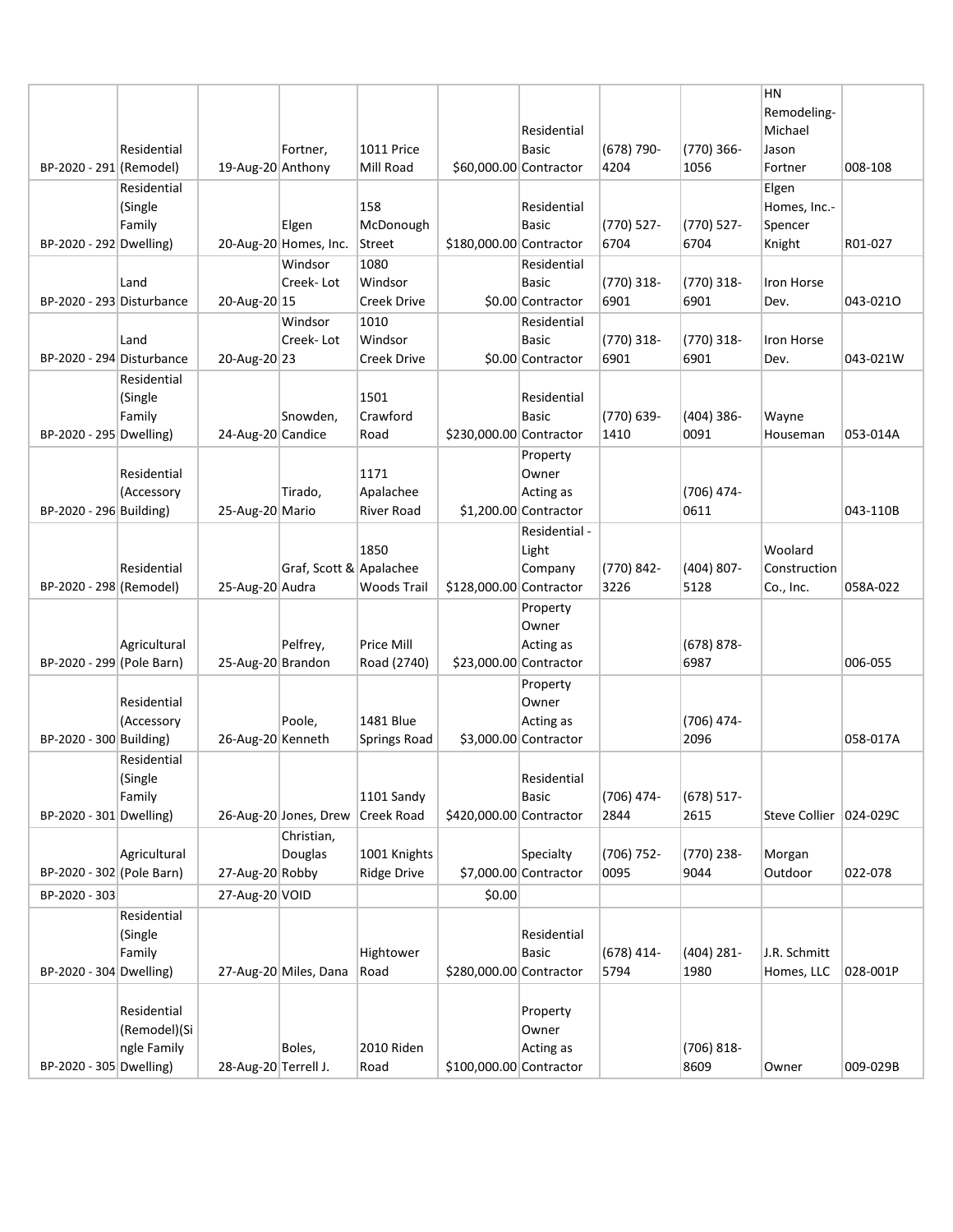|                          | Residential |                  |                        |              |                         |                        |            |               |                  |          |
|--------------------------|-------------|------------------|------------------------|--------------|-------------------------|------------------------|------------|---------------|------------------|----------|
|                          | (Single     |                  |                        |              |                         |                        |            |               | CM Cochran       |          |
|                          | Family      |                  | Magill,                | 1200 White   |                         | General                | (404) 314- | $(404) 644 -$ | Construction     |          |
| BP-2020 - 306 Dwelling)  |             | 28-Aug-20 Stuart |                        | Oak Way      | \$500,000.00 Contractor |                        | 6458       | 5013          | . Inc.           | 066C-022 |
|                          |             |                  |                        | 1461         |                         | Dock &                 |            |               |                  |          |
|                          | Residential |                  | Underwood,             | Morgan       |                         | Seawall                | (770) 833- | $(979)$ 479-  | Oconee           |          |
| BP-2020 - 307 (Boatlift) |             | 28-Aug-20 Tom    |                        | <b>Drive</b> |                         | \$12,000.00 Contractor | 0514       | 3961          | <b>Boatlifts</b> | 064B-073 |
|                          | Residential |                  |                        |              |                         | Property               |            |               |                  |          |
|                          | (Single     |                  |                        |              |                         | Owner                  |            |               |                  |          |
|                          | Family      |                  |                        | 3430 Little  |                         | Acting as              |            | $(678)$ 300-  |                  |          |
| BP-2020 - 308 Dwelling)  |             |                  | 28-Aug-20 Kite, Robert | River Road   | \$450,000.00 Contractor |                        |            | 0691          | <b>Owner</b>     | 050-033C |

Driveway

| Permit                    | <b>Driveway</b> |                    | Project                | Project                                   | Contractor    | Contractor | Owner        |
|---------------------------|-----------------|--------------------|------------------------|-------------------------------------------|---------------|------------|--------------|
| <b>Number</b>             | <b>Type</b>     | <b>Issue Date</b>  | Name                   | <b>Address</b>                            | Name          | Phone      | Phone        |
|                           |                 |                    | Ricks,                 | Godfrey                                   |               |            | $(678)$ 410- |
| DP-2020 - 043 Residential |                 | 04-Aug-20 Carmen   |                        | Road                                      | Owner         |            | 0198         |
|                           |                 |                    |                        |                                           |               |            |              |
|                           |                 |                    | Ruark, Adam 1567 Price |                                           |               |            | $(706)$ 318- |
| DP-2020 - 044 Residential |                 | 04-Aug-20 & Emily  |                        | Mill Road                                 | Owner         |            | 0702         |
|                           |                 |                    |                        |                                           |               |            |              |
|                           |                 |                    |                        |                                           | Ellis Homes,  |            |              |
|                           |                 |                    | Gainer,                | 2041 Sugar                                | Inc.- William | (770) 401- |              |
| DP-2020 - 045 Residential |                 |                    | 05-Aug-20 William G.   | <b>Creek Trail</b>                        | K. Ellis      | 6881       |              |
|                           |                 |                    |                        |                                           |               |            |              |
|                           |                 |                    |                        | 3031 Double                               |               |            | (770) 366-   |
| DP-2020 - 046 Residential |                 |                    |                        | 11-Aug-20 Dickson, Ben Bridges Road Owner |               |            | 1182         |
|                           |                 |                    | Farmer,                |                                           |               |            | $(404)$ 401- |
| DP-2020 - 047 Residential |                 | 11-Aug-20 Robert   |                        | Doster Road                               | Homeowner     |            | 1766         |
|                           |                 |                    | Zachary                | 0 Turner                                  | Danny         |            | (706) 474-   |
| DP-2020 - 048 Residential |                 | 12-Aug-20 Williams |                        | Road                                      | Gordon        |            | 2335         |
|                           |                 |                    | Pinson,                | 1041 Ponder                               |               |            | (706) 380-   |
| DP-2020 - 049 Residential |                 | 17-Aug-20 Dakota   |                        | Way                                       | Homeowner     |            | 2638         |
|                           |                 |                    |                        | 1230                                      |               |            |              |
|                           |                 |                    |                        | Waterstone                                |               |            | $(678)$ 485- |
| DP-2020 - 050 Residential |                 |                    | 20-Aug-20 Shinn, Brian | Drive                                     | Owner         |            | 7723         |

Electrical

|                            | Electrical          |                   |                      |                |                |               |              |
|----------------------------|---------------------|-------------------|----------------------|----------------|----------------|---------------|--------------|
| Permit                     | <b>Construction</b> |                   | Project              | Project        |                | Contractor    | Owner        |
| <b>Number</b>              | Type                | <b>Issue Date</b> | Name                 | <b>Address</b> | Contractor     | Phone         | Phone        |
|                            |                     |                   |                      | 2480           |                |               |              |
|                            | New                 |                   |                      | Greensboro     | Madison        | (706)342-     |              |
| EP-2020 - 203 Installation |                     |                   | 04-Aug-20 Armour, JR | Road           | Electric Co.   | 4450          |              |
|                            |                     |                   |                      |                | Ansco &        |               |              |
|                            |                     |                   | <b>AT&amp;T-</b>     | 2811 Fears     | Associates,    | $(912) 577 -$ | $(912)$ 280- |
| EP-2020 - 204 Upgrades     |                     | 05-Aug-20 GA1377  |                      | Road           | LLC.           | 9282          | 9282         |
|                            |                     |                   |                      | 1150           |                |               |              |
|                            | Additional          |                   | Jackson,             | Wildflower     |                |               | 770-490-     |
| EP-2020 - 205 Circuits     |                     | 06-Aug-20 Wesley  |                      | Way            |                |               | 5622         |
|                            | New                 |                   |                      |                | Mann           | 678-618-      |              |
| EP-2020 - 206 Installation |                     | 10-Aug-20 Farmer  |                      | Doster Road    | Electric, Inc. | 5645          |              |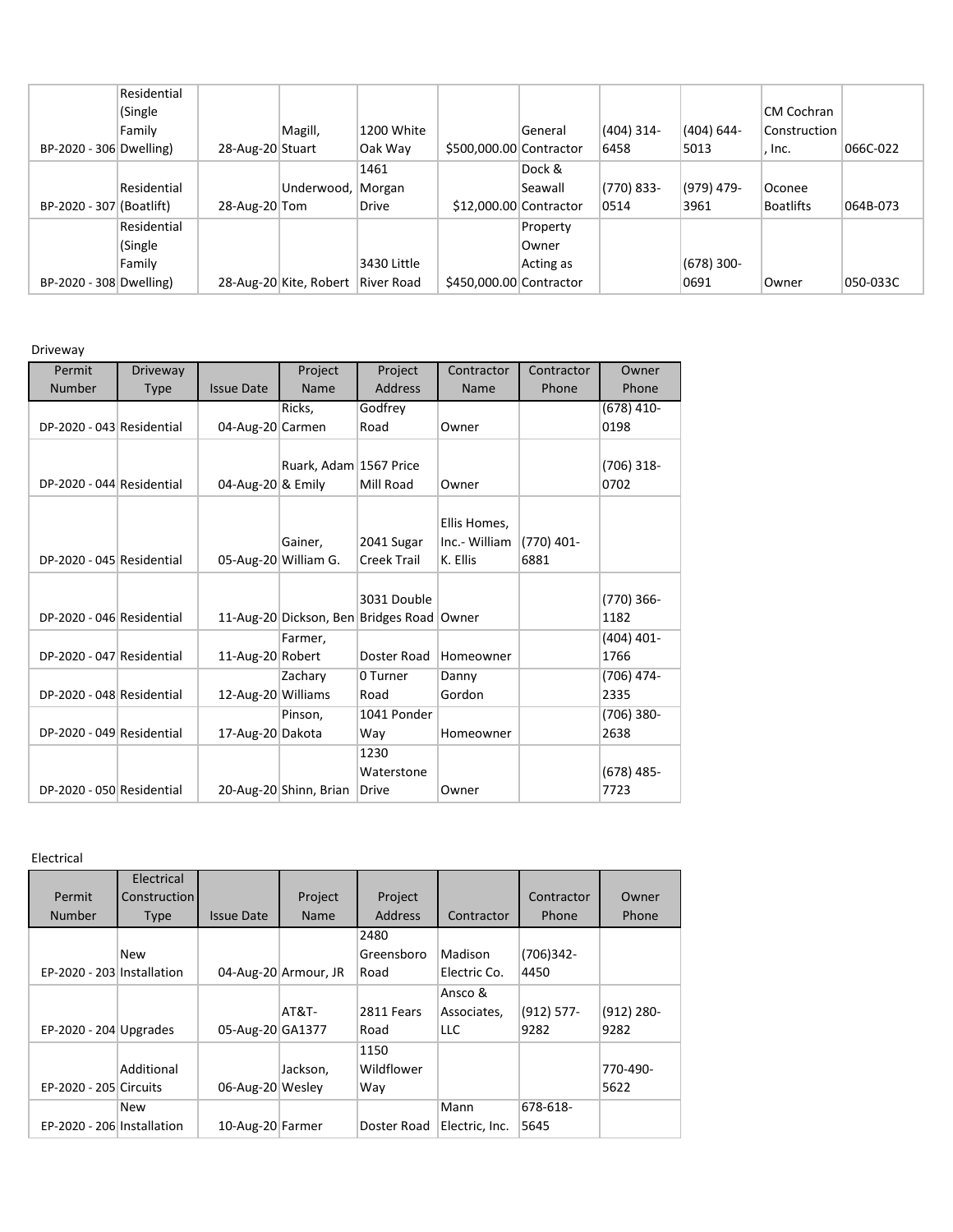| EP-2020 - 207 Installation | New           |                     | Reynolds,<br>11-Aug-20 Stuart & Lisa Road | <b>1299 Estes</b>                  | Jon Marc<br>Jackson | 770-616-<br>8703 | 404-788-<br>7640 |
|----------------------------|---------------|---------------------|-------------------------------------------|------------------------------------|---------------------|------------------|------------------|
|                            |               |                     |                                           | 1481                               |                     |                  |                  |
|                            | Additional    |                     | Brooks,                                   | Prospect                           |                     |                  | 770-296-         |
| EP-2020 - 208 Circuits     |               | 11-Aug-20 Shakila   |                                           | Road                               | Homeowner           |                  | 4631             |
|                            | <b>New</b>    |                     |                                           | 1961 Sandy                         | Stover              | 770-905-         |                  |
| EP-2020 - 209 Installation |               | 11-Aug-20 Hawkins   |                                           | Creek Road                         | Electrical          | 5081             |                  |
|                            |               |                     |                                           | 2701 Old                           |                     |                  |                  |
|                            | Service       |                     | Patricia                                  | <b>Buckhead</b>                    |                     |                  |                  |
| EP-2020 - 210 Change       |               | 12-Aug-20 Cabil     |                                           | Road                               | Eddie Wyatt         | 7064740876       | 7064740876       |
|                            |               |                     |                                           | 2381                               |                     |                  |                  |
|                            | New           |                     |                                           | Hestertown                         |                     | 470-314-         | 678-414-         |
| EP-2020 - 211 Installation |               |                     | 13-Aug-20 Gray, Scott                     | Road                               | Phil Ozburn         | 4332             | 9289             |
|                            | <b>New</b>    |                     | McGinnis,                                 | 1080 Nunn                          | Stoddard            | 404-379-         |                  |
| EP-2020 - 212 Installation |               | 13-Aug-20 Carol     |                                           | Lane                               | Electric            | 5590             |                  |
|                            | <b>New</b>    |                     | Pope,                                     | 1140 2nd                           |                     | 770-652-         |                  |
| EP-2020 - 213 Installation |               | 14-Aug-20 Christy   |                                           | Street                             | Mike Hays           | 0512             |                  |
|                            |               |                     | McKenzey,                                 | 1380                               |                     |                  |                  |
|                            | <b>New</b>    |                     | Justin &                                  | Apalachee                          | Sommerer            | 678-413-         | 770-601-         |
| EP-2020 - 214 Installation |               | 14-Aug-20 Kimberly  |                                           | Woods Trail                        | Electric            | 9340             | 5645             |
|                            |               |                     |                                           | 1490 Durden Crane                  |                     |                  |                  |
| EP-2020 - 215 Installation | New           |                     | Harvey,                                   | Road                               | Electric            | 706-969-<br>8832 | 706-617-<br>0066 |
|                            | Additional    | 14-Aug-20 James     | Susan                                     | 313 W.                             |                     | 770-337-         | 770-377-         |
| EP-2020 - 216 Circuits     |               | 14-Aug-20 Ferguson  |                                           | Atlanta Hwy                        | Arc Electric        | 1978             | 5039             |
|                            | <b>New</b>    |                     |                                           | 1431 Morris                        | <b>VIS Electric</b> |                  | 678-466-         |
| EP-2020 - 217 Installation |               |                     | 14-Aug-20 KM Holdings Road                |                                    | Inc.                |                  | 9730             |
|                            | Additional    |                     |                                           | 1630 Doster                        | Hammonds            | 770-231-         |                  |
| EP-2020 - 218 Circuits     |               |                     | 17-Aug-20 Josh Waddy                      | Road                               | Electric            | 8093             |                  |
|                            | <b>New</b>    |                     |                                           | <b>1339 Price</b>                  | Jay Bell            | 706-224-         | 706-510-         |
| EP-2020 - 219 Installation |               |                     | 18-Aug-20 Conley, Neal Mill Road          |                                    | Electric            | 7081             | 9648             |
|                            |               |                     | North                                     |                                    |                     |                  |                  |
|                            |               |                     | Georgia                                   |                                    |                     |                  |                  |
|                            | Service       |                     | Water                                     | Fraction                           | Jay Bell            | 706-224-         |                  |
| EP-2020 - 220 Change       |               | 18-Aug-20 Systems   |                                           | Bottom Road Electric               |                     | 7081             |                  |
|                            | New           |                     | Pinson,                                   | 1041 Ponder   Alan                 |                     | 770-296-         |                  |
| EP-2020 - 221 Installation |               | 19-Aug-20 Dakota    |                                           | Way                                | Meyerholtz          | 2824             |                  |
|                            |               |                     |                                           | 1771                               | Earls               |                  |                  |
|                            | Generator     |                     | Leshok,                                   | Centennial                         | Electrical          | 706-245-         | 770-845-         |
| EP-2020 - 222 Installation |               | 19-Aug-20 Brion     |                                           | Road                               | Service, Inc.       | 6925             | 9547             |
| EP-2020 - 223 Power Pole   | Permanent     | 20-Aug-20 Sandra D. | Ruark,                                    | 1250 Echols<br>Road                | Owner               |                  | 706-342-<br>7526 |
|                            |               |                     |                                           |                                    |                     |                  |                  |
|                            | New           |                     | Alcovy                                    | 2501 Sandy                         | All Things          | 770-231-         |                  |
| EP-2020 - 224 Installation |               |                     | 21-Aug-20 Builders, Inc. Creek Road       |                                    | Electric            | 8688             |                  |
|                            | Meter         |                     | West                                      | 6360 West                          |                     |                  |                  |
|                            | Reconnectio   |                     | Morgan                                    | Dixie                              | Power Pro           | 706-818-         |                  |
| EP-2020 - 225 n            |               | 24-Aug-20 Storage   |                                           | Highway                            | Electric            | 5103             |                  |
|                            |               |                     | Seed                                      | 2201                               | Escoe               |                  |                  |
|                            | Service       |                     | Production,                               | Bethany                            | Industrial          | 706-546-         |                  |
| EP-2020 - 226 Change       |               | 24-Aug-20 Inc       |                                           | Road                               | Contractor          | 6613             |                  |
|                            | Permsnent     |                     |                                           |                                    |                     |                  |                  |
|                            |               |                     |                                           |                                    |                     |                  |                  |
|                            | Service Pole- |                     | 28-Aug-20 Huffstetler                     | 1300 Double<br><b>Bridges Road</b> |                     |                  | 770-616-<br>9983 |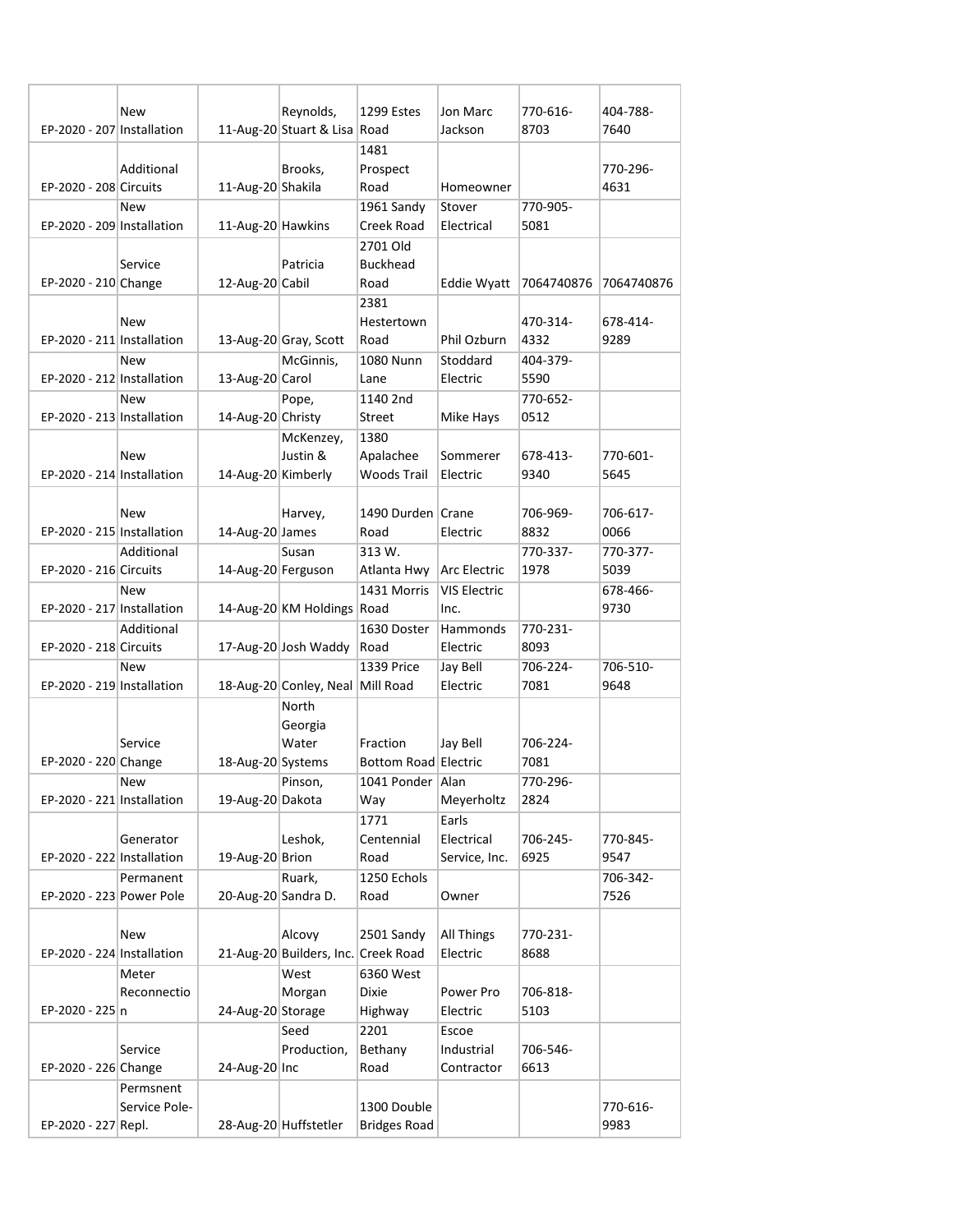|                            |            |                   |                               | 1011       |                     |          |          |
|----------------------------|------------|-------------------|-------------------------------|------------|---------------------|----------|----------|
|                            | <b>New</b> |                   |                               | Sweetbriar |                     |          | 770-483- |
| EP-2020 - 228 Installation |            |                   | 28-Aug-20 Taylor, Steve Trace |            | Owner               |          | 4795     |
|                            |            |                   |                               | 1501       |                     |          |          |
|                            | <b>New</b> |                   |                               | Crawford   | Allen               | 770-296- | 404-386- |
| EP-2020 - 229 Installation |            | 31-Aug-20 Snowden |                               | Road       | Meyerholtz          | 2824     | 0091     |
|                            | Additional |                   |                               | 2011 Cedar | <b>ASH Electric</b> | 706-202- |          |
| EP-2020 - 230 Circuits     |            |                   | 28-Aug-20 Tullos, Rick        | Grove Road | Co, Inc             | 8726     |          |
|                            |            |                   |                               | 1310       |                     |          |          |
|                            | <b>New</b> |                   | Chancey,                      | Crawford   |                     |          |          |
| EP-2020 - 231 Installation |            | 31-Aug-20 Carl    |                               | Road       | Owner               |          |          |
|                            |            |                   |                               |            |                     |          |          |

Mechanical

|                             | Mechanical   |                    |                              |                       |                    |             |          |
|-----------------------------|--------------|--------------------|------------------------------|-----------------------|--------------------|-------------|----------|
| Permit                      | Consturction |                    | Project                      | Project               | Contractors        | Contractors | Owners   |
| Number                      | <b>Type</b>  | <b>Issue Date</b>  | Name                         | <b>Address</b>        | Name               | Phone       | Phone    |
|                             |              |                    |                              |                       |                    |             |          |
|                             | New          |                    | Reynolds,                    | 1299 Estes            | Thomas             | 404-867-    | 404-788- |
| MP-2020 - 104 Installation  |              |                    | 11-Aug-20 Stuart & Lisa Road |                       | Wilkeson           | 7115        | 7640     |
|                             | <b>New</b>   |                    | Pope,                        | 1140 2nd              | D&W Air            | 770-788-    |          |
| MP-2020 - 105 Installation  |              | 14-Aug-20 Christy  |                              | <b>Street</b>         | Flow, Inc          | 7700        |          |
|                             |              |                    |                              |                       |                    |             |          |
|                             |              |                    |                              |                       | Allgood            |             |          |
|                             | <b>New</b>   |                    |                              | 1431 Morris           | Unified            | 770-922-    | 678-628- |
| MP-2020 - 106 Installation  |              |                    | 14-Aug-20 KM Holdings Road   |                       | Services, Inc.     | 1845        | 4678     |
|                             |              |                    |                              |                       |                    |             |          |
|                             | <b>New</b>   |                    | Harvey,                      | 1490 Durden Stanley A |                    | 770-318-    | 770-617- |
| MP-2020 - 107 Installation  |              | 14-Aug-20 James    |                              | Road                  | Johnson            | 8430        | 0066     |
|                             |              |                    |                              |                       |                    |             |          |
|                             | <b>New</b>   |                    | Susan                        | 313 W.                | Jimmy              | 770-318-    | 770-377- |
| MP-2020 - 108 Installation  |              | 14-Aug-20 Ferguson |                              | Atlanta Hwy           | Vickers HVAC 4286  |             | 5039     |
|                             | <b>New</b>   |                    | McGinnis,                    | 1080 Nunn             |                    | 478-545-    | 706-318- |
| MP-2020 - 109 Installation  |              | 17-Aug-20 Carol    |                              | Lane                  | ACS                | 3059        | 5853     |
|                             |              |                    |                              | 1440                  | <b>JSR Heating</b> |             |          |
|                             | <b>New</b>   |                    | Jarrell, Craig               | <b>Barrows</b>        | & Cooling          | 678-725-    |          |
| MP-2020 - 110 Installation  |              |                    | 17-Aug-20 & Rebekah          | Grove Road            | Inc.               | 6398        |          |
|                             |              |                    |                              | 1071                  | Oconee             |             |          |
|                             |              |                    | Hanner,                      | Westminster Climate   |                    | 706-484-    | 678-920- |
| $MP-2020 - 111$ Replacement |              | 18-Aug-20 Caroline |                              | Way                   | Control            | 2653        | 8395     |
|                             |              |                    |                              |                       | Lance White        |             |          |
|                             | New          |                    | Pinson,                      | 1041 Ponder           | Heating &          |             |          |
| MP-2020 - 112 Installation  |              | 19-Aug-20 Dakota   |                              | Way                   | A/C                |             |          |
|                             |              |                    |                              | 1501                  |                    |             |          |
|                             | <b>New</b>   |                    |                              | Crawford              |                    |             | 404-386- |
| MP-2020 - 113 Installation  |              | 31-Aug-20 Snowden  |                              | Road                  | Lance White        |             | 0091     |
|                             |              |                    |                              |                       | Harding            |             |          |
|                             | New          |                    |                              | 3430 Little           | Plumbing           | 770-957-    |          |
| MP-2020 - 114 Installation  |              |                    | 31-Aug-20 Kite, Robert       | <b>River Road</b>     | <b>HVAC</b>        | 5770        |          |
|                             |              |                    |                              | 1310                  |                    |             |          |
|                             | <b>New</b>   |                    | Chancey,                     | Crawford              |                    |             |          |
| MP-2020 - 115 Installation  |              | 31-Aug-20 Carl     |                              | Road                  | Owner              |             |          |
|                             |              |                    |                              | 2850 Davis            | Jackson            |             |          |
|                             | <b>New</b>   |                    | Lupton,                      | Academy               | Heating &          | 770-775-    |          |
| MP-2020 - 116 Installation  |              | 31-Aug-20 Dayton   |                              | Road                  | Cooling            | 5262        |          |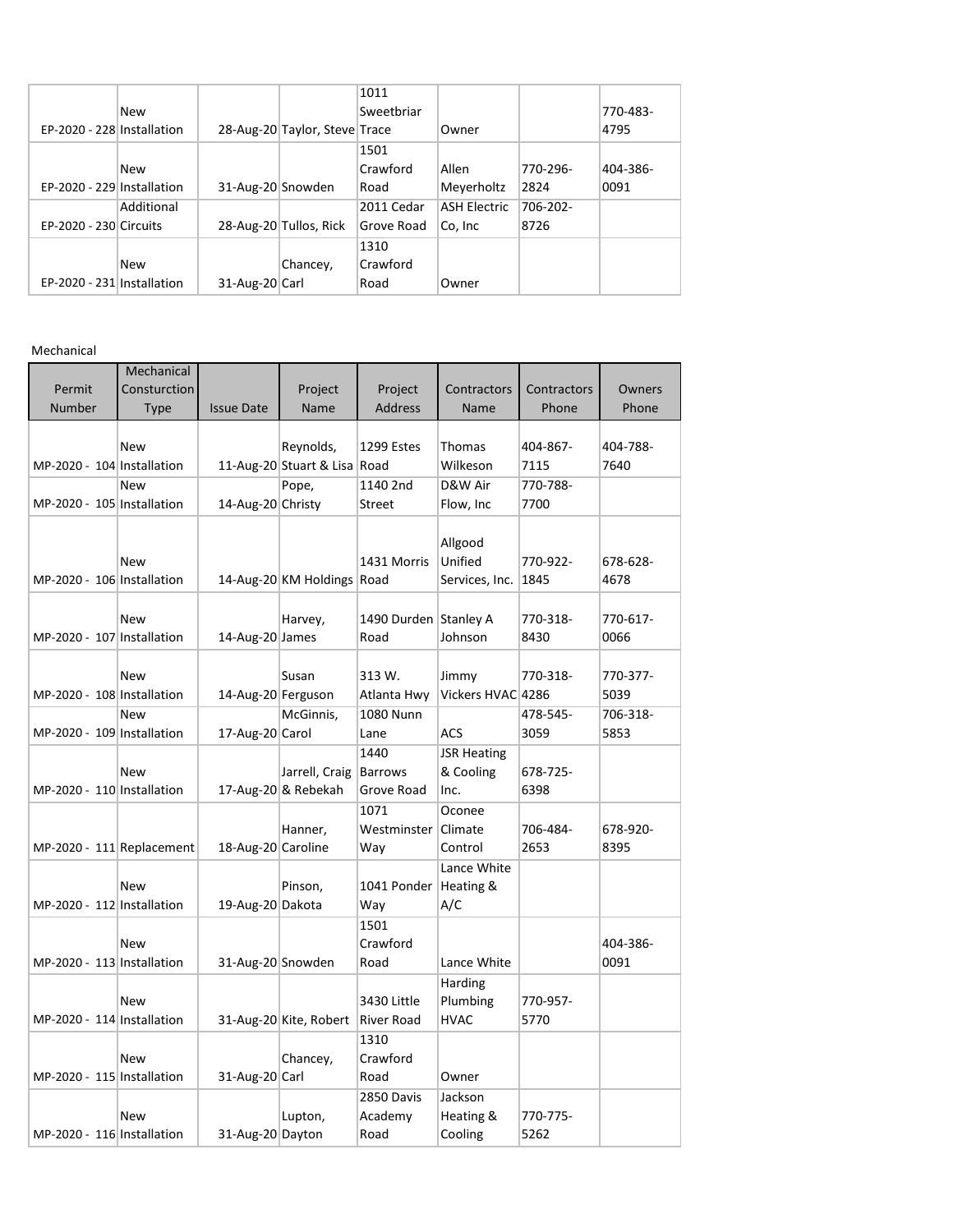|                            |            |                |           | 1100                           |            |          |
|----------------------------|------------|----------------|-----------|--------------------------------|------------|----------|
|                            | <b>New</b> |                | Williams. | Apalachee                      | 1st Source | 404-392- |
| MP-2020 - 117 Installation |            | 31-Aug-20 John |           | Meadows Dr. Heating & Air 2049 |            |          |

Plumbing

| Permit                    | Occupancy   |                     | Project                      | Project                  | Contractors                        | Contractors | Owners           |
|---------------------------|-------------|---------------------|------------------------------|--------------------------|------------------------------------|-------------|------------------|
| Number                    | <b>Type</b> | <b>Issue Date</b>   | Name                         | <b>Address</b>           | Name                               | Phone       | Phone            |
|                           |             |                     |                              |                          |                                    |             |                  |
| PP-2020 - 093 Residential |             |                     |                              | 1301 Three               | Harding                            | 770-957-    | 770-558-<br>5784 |
|                           |             | 04-Aug-20 Hoy, Jeff |                              | Notch Road<br>3081       | Plumbing Co. 5770<br><b>McCart</b> |             |                  |
|                           |             |                     |                              | Prospect                 | Plumbing,                          | 770)466-    |                  |
| PP-2020 - 094 Residential |             |                     | 10-Aug-20 Watson, Jon        | Road                     | Inc.                               | 1057        |                  |
|                           |             |                     |                              | 1121                     |                                    |             |                  |
|                           |             |                     | Windsor                      | Windsor                  | <b>Todd Young</b>                  |             |                  |
| PP-2020 - 095 Residential |             | 10-Aug-20 Creek     |                              | <b>Creek Drive</b>       | Plumbing                           | 770-860-    |                  |
|                           |             |                     |                              |                          | <b>Todd Young</b>                  |             |                  |
|                           |             |                     | McClain,                     | 4530 Fairplay Plumbing,  |                                    | 770-860-    |                  |
| PP-2020 - 096 Residential |             | 11-Aug-20 Chad      |                              | Road                     | Inc                                | 1005        |                  |
|                           |             |                     |                              |                          |                                    |             |                  |
|                           |             |                     | Harvey,                      | 1490 Durden   Mac N Tyre |                                    | 770-554-    |                  |
| PP-2020 - 097 Residential |             | 11-Aug-20 James     |                              | Road                     | Plumbing                           | 1881        |                  |
|                           |             |                     |                              |                          |                                    |             |                  |
|                           |             |                     | Reynolds,                    | 1299 Estes               |                                    | 770-616-    | 404-788-         |
| PP-2020 - 098 Residential |             |                     | 11-Aug-20 Stuart & Lisa Road |                          | Bruce Gower 5880                   |             | 7640             |
|                           |             |                     | Susan                        | 313 W.                   |                                    |             | 770-377-         |
| PP-2020 - 099 Residential |             | 14-Aug-20 Ferguson  |                              | Atlanta Hwy              | Owner                              |             | 5039             |
|                           |             |                     |                              | 1431 Morris              |                                    |             |                  |
| PP-2020 - 100 Residential |             |                     | KM Holdings Road             |                          | Bakop<br>Construction              |             |                  |
|                           |             |                     |                              |                          |                                    |             |                  |
|                           |             |                     |                              | 1440                     |                                    |             |                  |
|                           |             |                     | New Leaf                     | Westminster WYCO         |                                    |             |                  |
| PP-2020 - 101 Residential |             | 17-Aug-20 Homes     |                              | Way-Lot 96               | Plumbing                           | 7704838564  | 7709401580       |
|                           |             |                     |                              | 1401                     |                                    |             |                  |
|                           |             |                     | New Leaf                     | Westminster WYCO         |                                    |             |                  |
| PP-2020 - 102 Residential |             | 17-Aug-20 Homes     |                              | Way                      | Plumbing                           | 7064838564  | 7709401580       |
|                           |             |                     |                              |                          | <b>McCart</b>                      |             |                  |
|                           |             |                     |                              | 1080 Nunn                | Plumbing,                          | 770-466-    |                  |
| PP-2020 - 103 Residential |             | 18-Aug-20 McGinnis  |                              | Lane                     | Inc.                               | 1057        |                  |
|                           |             |                     | Pinson,                      | 1041 Ponder              |                                    | 706-318-    |                  |
| PP-2020 - 104 Residential |             | 19-Aug-20 Dakota    |                              | Way                      | Chris Wilkins 3898                 |             |                  |
|                           |             |                     |                              |                          | Kenny                              |             |                  |
|                           |             | 21-Aug-20 Pope      |                              | 1140 2nd                 | Ethridge                           | $(678)313-$ |                  |
| PP-2020 - 105 Residential |             |                     |                              | Street<br>1501           | Plumbing                           | 5274        |                  |
|                           |             |                     |                              | Crawford                 |                                    | 706-318-    |                  |
| PP-2020 - 106 Residential |             | 31-Aug-20 Snowden   |                              | Road                     | Chris Wilkins                      | 3898        |                  |
|                           |             |                     |                              | 3430 Little              | Harding                            | 770-957-    |                  |
| PP-2020 - 107 Residential |             |                     | 31-Aug-20 Kite, Robert       | <b>River Road</b>        | Plumbing                           | 5770        |                  |